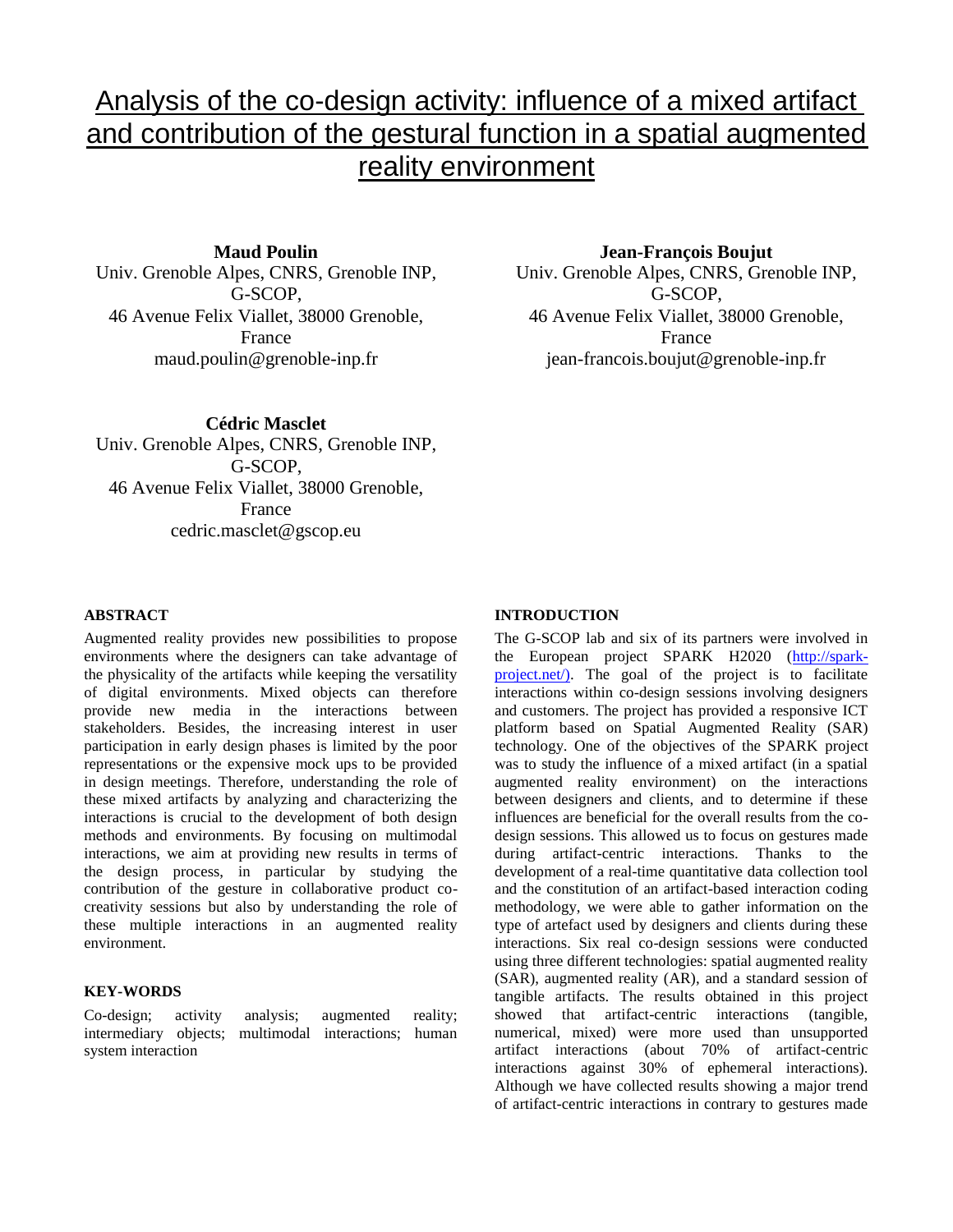in the air, we still know little on the use of these latest category. This is why we want to deepen our work on the influence of such a technology, involving a mixed artifact, on the co-design process. For this, we must proceed to an analysis of the co-design activity by the speech and the gesture of which we will strive to define the roles.

## **CONTEXT AND PRELIMINARY RESULTS**

Co-designing is a large and complex human activity where the problem is still poorly defined, and involves several acceptable solutions at the end of the sessions [1]. Given the co-evolution of problem-solution in design [2], many studies have been conducted to analyze and understand the cognitive activity underlying the design task. Ericsson and Simon [3] are at the origin of the method of analysis of individual protocols whose objective is to understand the cognitive mechanisms and processes that produce relations between the stimulus and the response that appear during human activity. However, verbal interactions remain the most analyzed and traditionally used modality during protocol analysis. Indeed, Jiang and Yen [4] have identified that the use of verbal protocol analysis has significantly increased since the Ericsson and Simon publications and that two types of studies coexist in the literature: the analysis of the individual design and group design analysis with a predominance for the method of "think-aloud" [5]. Wishing to stay closer to the reality of the co-design sessions, think-aloud method does not appear to be relevant in our study because it is more relevant in an individual and experimental design situation.

A study conducted as part of the Eiffel project [6] has provided a method for analyzing the group design process. This method, called COMET, is based on units of sentences where each argument corresponds to a type of spoken action applied to an object to be conceived. The COMET method distinguishes a functional level that examines collaborative design from the point of view of actions and objects implemented in meetings. This method also makes it possible to distinguish a cooperative level showing sequences of actions corresponding to cooperative moves. The application of such a method in our study context seems relevant for its objective is to characterize the structure of functional communications.

Concerning the gestures coding and the functions associated to these gestures, a preliminary work has been carried out in the SPARK project by constituting a gesture coding framework. This coding framework is inspired by the work of McNeill [7] classifying gestures in four different categories: iconic, metaphoric gestures, deictic and beats. In order to quantify and analyze artifact-centric interactions, we also identified deictic gestures (pointing) as relevant. Depending on the type of technology pointed by the participants, these artefact-based pointing gestures were related to the following categories: "tangible" for material artifacts, "digital" for digital artifacts (mainly screens and laptops) and "mixed" for the mixed artifact of the SAR system. Other types of non artefact-centric gestures have also been identified. These are gestures in the air that are not systematically meaningful and that accompany the speech. These gestures, we called ephemeral gestures, were divided into two categories: the gestures of "communication" accompanying simply the speech and the gestures "simulation of an artefact" being mimicry actions of a virtual artefact. These gestures were identified by McNeill as metaphorical and beat gestures (rhythmic) on the one hand, and iconic on the other hand. You will find below a comparative table of these two different coding:

| SPARK coding scheme    | McNeill coding scheme |
|------------------------|-----------------------|
| Virtual artefact       | Iconic gestures       |
| Communication          | Metaphoric gestures   |
|                        | Beat gestures         |
| Tangible/Mixed/Digital | Deictic gestures      |
| <b>None</b>            |                       |

## Table 1: Comparison of coding scheme classifications between SPARK and McNeill

Thanks to an adaptation of the COMET coding scheme to our study as well as the refinement of the coding of the gestures coming from SPARK, we will study the influence of a mixed artefact, that is to say a spatial augmented reality technology, on the co-design activity.

# **PROBLEMATIC AND HYPOTHESES**

Based on a rich collection of qualitative information about co-design process in a Spatial Augmented Reality environment, our analysis will focus on the multimodal collaboration.

Then, our main research question focuses on a multimodal analysis method seeking to answer the following research questions:

- "What characterize the tangibility of an artifact on the co-design process ?
- "What does tangibility transform in the collaborative activity ?"

This broad research question includes a subset of more specific questions concerning the specificity of design processes with SAR technology and also, the use and the function of gestures (artefact-centric interactions and ephemeral gestures) in design.

#### **PROCEDURE**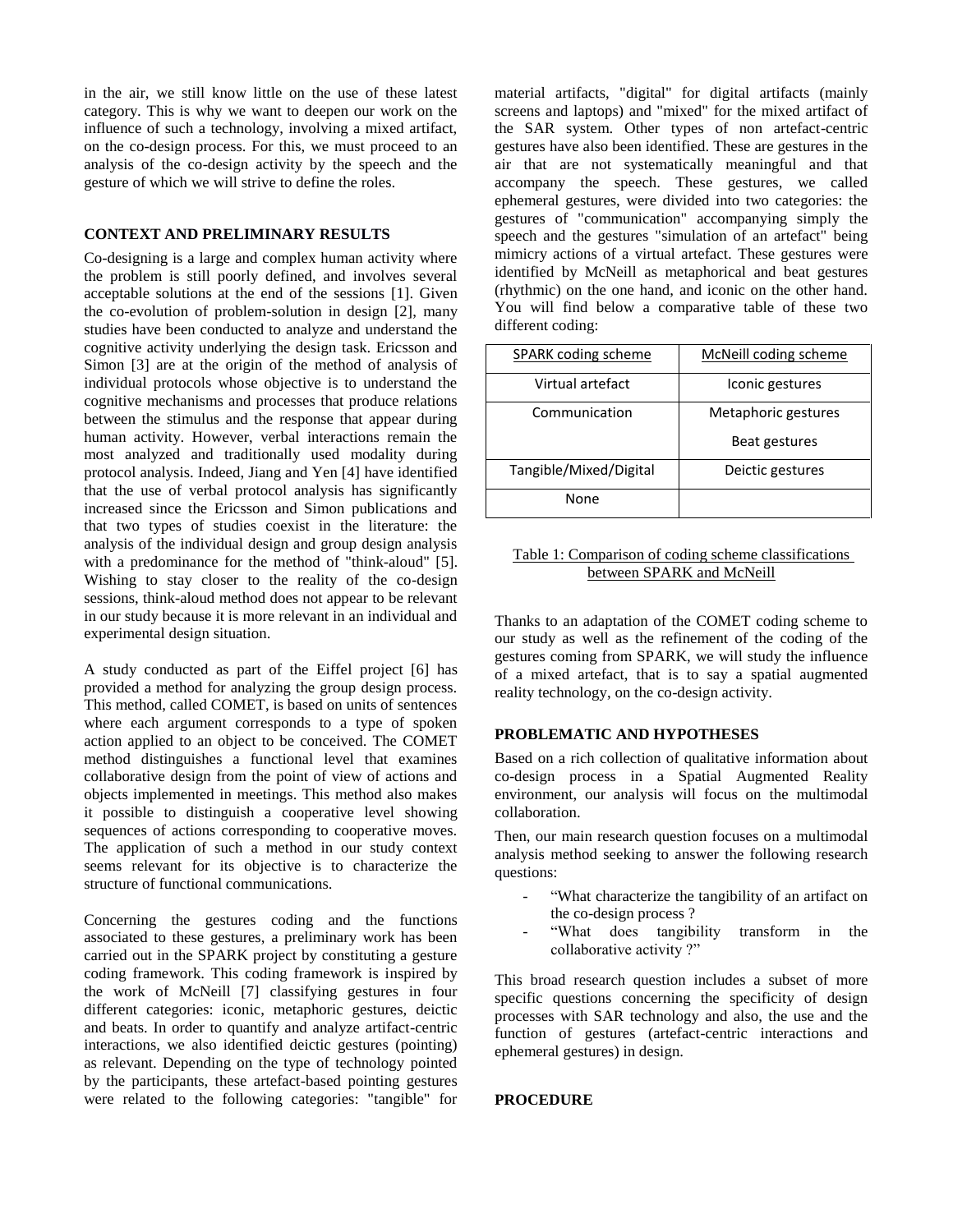In order to answer the main research question, we will proceed with the following steps.

- In a first part of the thesis, we will analyze the 6 SPARK sessions in a multimodal way to bring out assumptions of tangibility effect of the artefact on the co-design process. For that, we will elaborate the new coding scheme of both speech and gestures. Based on the COMET method for the speech interactions in the one hand and the SPARK coding scheme for the gestures interactions in the other hand, we will work on the combination of these methods to our study. Being interested in the influence of the tangibility of an artifact on a SAR platform, we will compare design sessions on this platform with traditional design sessions. Then, after coding and comparison of the SAR and Standard sessions, activity patterns can be highlighted from both gestural and verbal point of view.
- In a second time, we will create another experimental stage where we will proceed as in the first step of the study but including postsession interviews. These individual post-session interviews based on the explanation interview [8] will allows professionals and researchers to have access to cognitive representation and expressed rationality of the participant through verbalization of his experience and what he perceived he has done during the session. It's not an interpretation of the researcher but what the participant really thought when he made a gesture or when he made an utterance about the artifact during the session. This method uses the work memory and linger on the participants' experience in a defined context, which will be here, the co-design session. The aim of these interviews are to find out what happened (real activity) according to the participant and make implicit knowledge explicit.

This second experimental stage will give us a new light from the ergonomics and cognitive psychology point of view, complementing the traditional protocol analysis methods, by accessing to the designers and clients' cognitive processes.

Comparing the design process with a mixed artifact and with a tangible artifact and thanks to the coding of multimodal interactions and the explanation interview, we hope to know if the tangibility of an artifact has an effect on the design activity.

# **EXPECTED RESULTS**

By performing a succession of coding and analyses, we seek to understand the designers' activity from a collective standpoint.

Although the SAR and the standard sessions do not use the same technologies, we expect the steps of collaborative design activities [9] to be the same regardless of the tangibility of the artefact. However, some activities would be easier to achieve than others with a SAR technology, for example argue, convince and assess the product being designed.

All these co-design activities use different multimodal interaction categories. For example, we expect that the cognitive synchronisation use more gestures in the air than artefact-centric interactions. Whereas, the argue on a product should use more artefact-centric interactions than gestures in the air. The virtual artifact gestures, as for them, would be very used in cases of justification of ideas by the simulation of an action of a product. Hence, it could highlight privileged associations between activities and nature of artifacts in co-design sessions.

We wish to apply the explanation interview in order to solve the ambiguities of some interactions. Thus, we can adjust our analysis of the co-design process closer to the reality of designers.

## **CONCLUSION**

Gestures and speech will be analyzed thanks to two methods: a traditional coding of gestures and speech as done in many protocol analysis researches and the explanation interview from the ergonomic psychology field. We hope to highlight the function of gestures in the co-design cognitive activity and make conclusions about the influence of a mixed artefact on the design process.

#### **REFERENCES**

- 1. Simon, H. The structure of ill-defined problems. *Artificial Intelligence*, (1981), 4, 181-201.
- 2. Dorst, K., & Cross, N. Creativity in the design process: Co-evolution of problem-solution. *Design Studies,* vol 22, 5 (2001), pp :425-437.
- 3. Ericsson, K. A., & Simon, H. A. Protocol analysis: Verbal reports as data. Cambridge, MA: MIT Press, 1993.
- 4. Jiang, H. & Yen, C.-C. Protocol analysis in design research: a review. In *Rigor and Relevance in Design*: IASDR 2009, Seoul, Korea October 18\_22, Seoul, (2009), pp. 147-156. International Association of Societies of Design Research.
- 5. Eastman, C.M. Cognitive processes and ill-defined problems: a case study from design. In Proceedings of the First Joint International Conference on Artificial Intelligence. Bedford, MA: MITRE, 1969.
- 6. Darses, F., Détienne, F., Falzon, P. Visser, W. COMET: A method for Analysing Collective Design Processes (Rapport de Recherche INRIA N° 4258, September 2001).